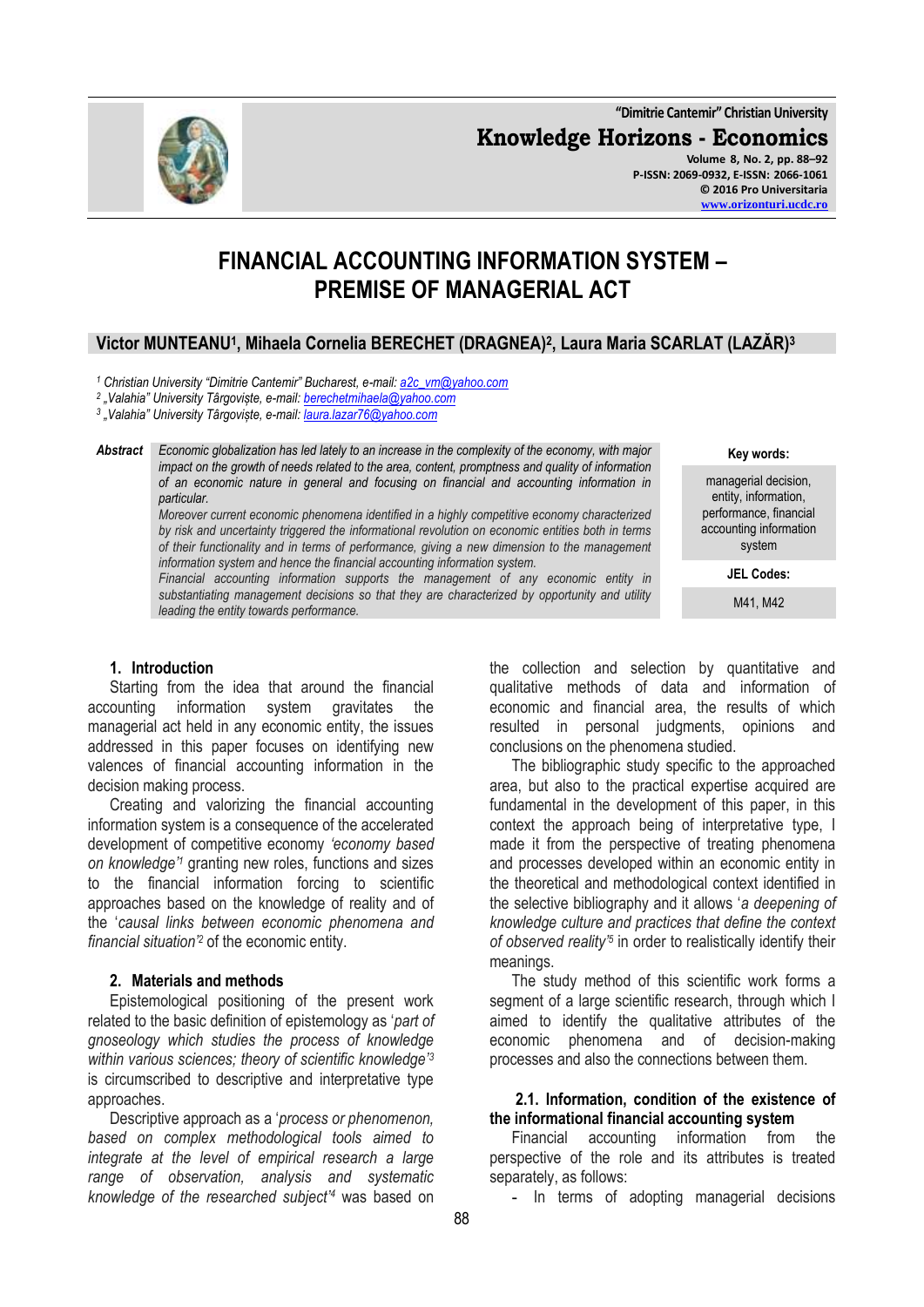regarding the use of resources of the economic entity is useful specifically for preparing cash flows on types of activities, namely, operating activities, investing and financing. The utility of cash flows of the economic entity consists of adopting managerial decisions by making '*available to users of financial statements a base to evaluate the entity's ability to generate cash and cash equivalents, and its needs to utilize those cash flows"<sup>6</sup>*

**-** Cash flow of the economic entity, acting as a self-financing margin, calculated as the difference between incoming cash flow, and outgoing cash flow of the entity;

**-** In terms of materializing of financial information into indicators, absolutely useful both in financial activity and in the one of analysis and managerial decision. In this context, based on financial information, the entity builds a system of indicators, leverage in the design and functioning of the decisional microeconomic and macroeconomic act.

In the present approach of the financial information, the financial process of the economic entity develops in relation to the parameters of performance indicators foreseen and accomplished.

Financial accounting information system addresses internal and external users, beneficiaries of financial and accounting information, answering their main needs as shown below:

**-** Internal (shareholders, managers, employees):

- $\checkmark$  reflect the economic entity's growth rate in relation to other entities in the area with similar scope of activity;
- $\checkmark$  presentation of the profitability of the economic entity accompanied by the presentation of results obtained in relation to the resources used; comparing the results of the entity with the resources used or the capital allocated, allows calculating the economic and financial profitability;
- $\checkmark$  presentation of the financial structure of the economic entity and its financial balance obtained by reporting capital masses to the accepted financial support;
- $\checkmark$  presentation of the risks associated with<br>financial activity while facilitating financial activity while facilitating identification of vulnerabilities and of the risk of bankruptcy.
- **-** External (banks, providers, investors):
	- $\checkmark$  for granting bank loans, banks are interested in solvency/liquidity of the economic entity;
	- $\checkmark$  for granting long-term loans, the lender assesses both financial balance and forecast funding program;
	- $\checkmark$  loans from other economic entities are

granted based on the analysis of short-term financial balance and liquidity:

 $\checkmark$  Economic profitability and evolution trends of the entity are elements used when it is intended that the economic entity be placed on the stock exchange.

Financial accounting information system of the economic entity has as material basis the synthesis documents of accounting and allows identification of interdependency relations between economic phenomena and substantiating financial decision.

#### **2.2. Financial information system and its role within the economic entity**

#### **2.2.1. Theoretical perspectives on the financial information system**

The specialized literature defines the information system of the economic entity as being *"the assembly of flows and informational circuits organized in an unitary conception using methods, procedures, human and material resources for selecting, recording, working and storing and/or transmitting data and information"* <sup>7</sup>

Extrapolating from the approach of the financial informational system in its assembly, we talk about the financial information system as being the assembly of all financial information of the flows and informational circuits of financial nature as well as of the procedures and means of working and processing the financial information collated in a set of indicators of the management analysis and being the base of the decisional process.

Thus we can note that the financial accounting information system of the economic entity contributes directly to:

- **-** measuring performances of the economic entity;
- **-** developing financial processes;
- **-** developing economic processes;
- **-** evaluating self-financing capacity;
- **-** evaluating the capacity of generating cash and cash equivalents.

## **2.2.2. Components of the financial accounting information system**

The financial accounting information system existing at the level of any economic entity is integrant part of its information management system.

The economic entity functions and *"lives"* through the existence of five key components (Figure no. 1) which act interdependently and keep themselves in balance as long as in their environment it does not produce major changes made by disturbing factors which can be both internal and external and which can produce disturbances on the entity's components as well as on the entity as a whole.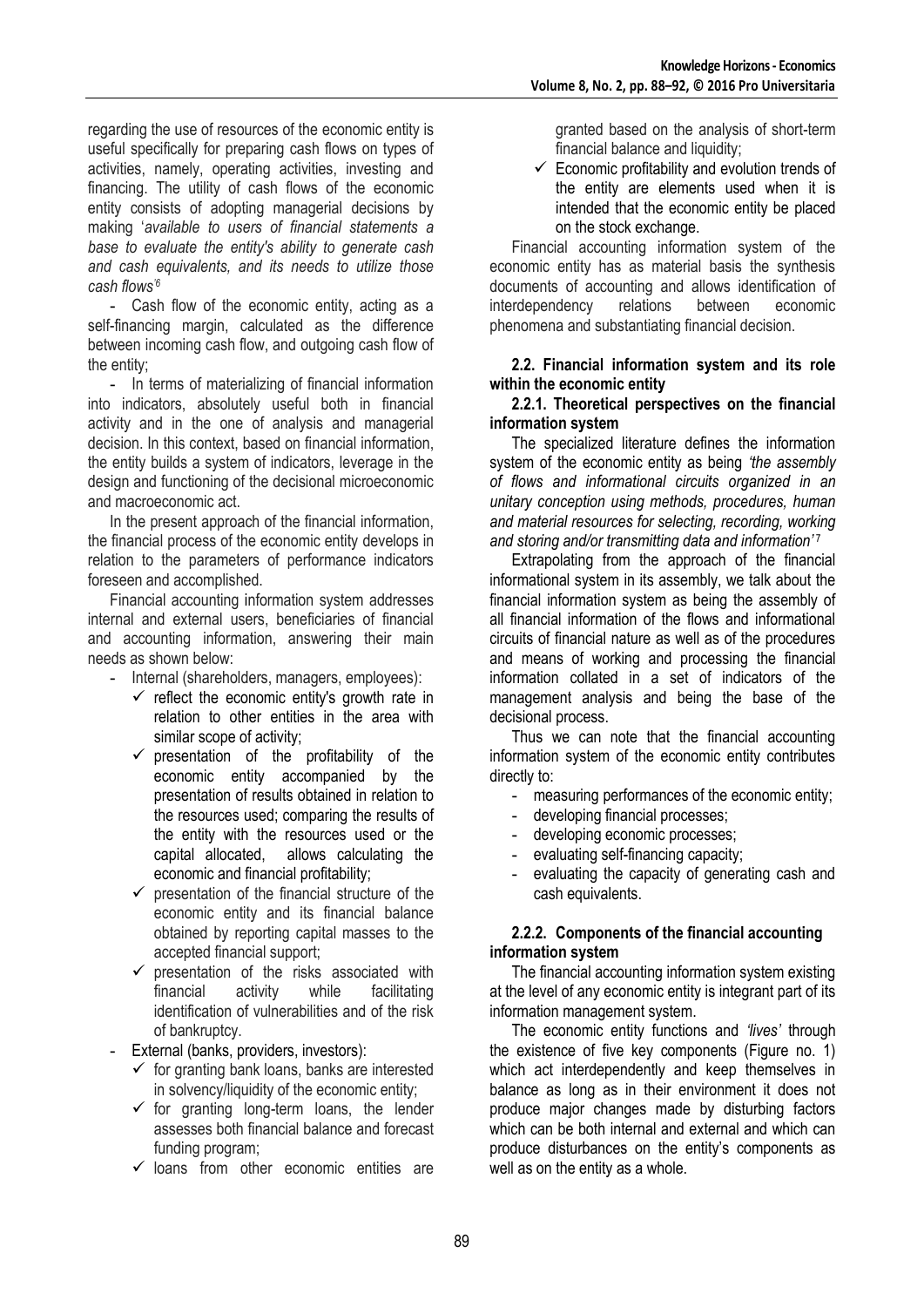

*Figure no. 1.* Key elements of the economic entity

*Source: Own design*

Keeping in mind the positioning of the information management system in relation to the systematized structure of the economic entity as above illustrated, we shall identify and describe below the components of an financial accounting information system, as follows:

**-** Financial data and information are collected from the synthesis documents of the financial and management accounting, and represents the basic components of the existence of a financial accounting information system. Financial data and information are most commonly represented by numbers or financial ratios (percentages) and *reflects "actions, processes, facts, phenomena related to the organization or to outside processes whose management is interested in them"<sup>8</sup>* Financial accounting information highlights the motivation of the financial accounting information system's existence in terms of final results of its capitalization based on scientific and knowledge reasons addressed by the management of the economic entity, but also in terms of meeting the requirements of the market economy.

- **-** financial information circuits and flows:
	- $\checkmark$  financial accounting information flow is the path of financial data and information from source to receiver;
	- $\checkmark$  financial information flow is created at the level of the financial information system from the amount of data and financial information carried by the transmitter to the beneficiary on a section of the information flow. Financial information flow has a number of features such as: length, reliability, relevance, cost, moving speed etc.. Financial

information flows are classified according to frequency and moving direction. Depending on frequency we identify periodic and occasional financial information flows. Depending on the moving direction of the financial information flows we identify: vertical, horizontal and oblique flows.

**-** Information procedures represent the totality of the elements translated into operational procedures or into a work handbook, both setting out in detail, formally, operationally, economically the activities and modalities of collecting, recording, processing, analyzing, informing and archiving of the financial information. Within the information procedures, in addition to the above mentioned, they must include the operations and their succession for each activity. It must also contain formulas, methods, tools, models and means of processing the financial information.

**-** The means of processing the financial information represent the essence of the reliable functioning of the Information financial system because it reunites all means of centralizing, recording, transmitting, processing, storing of such financial information in order to obtain a useful set of indicators and financial ratios - central support in substantiating and improving financial decisions. In this context we identify in the category of processing financial information, hardware and software supports.

The main functions of financial accounting information system are:

- collecting and storing data on transactions, so that the organization can consult their history;
- processing collected data and obtaining useful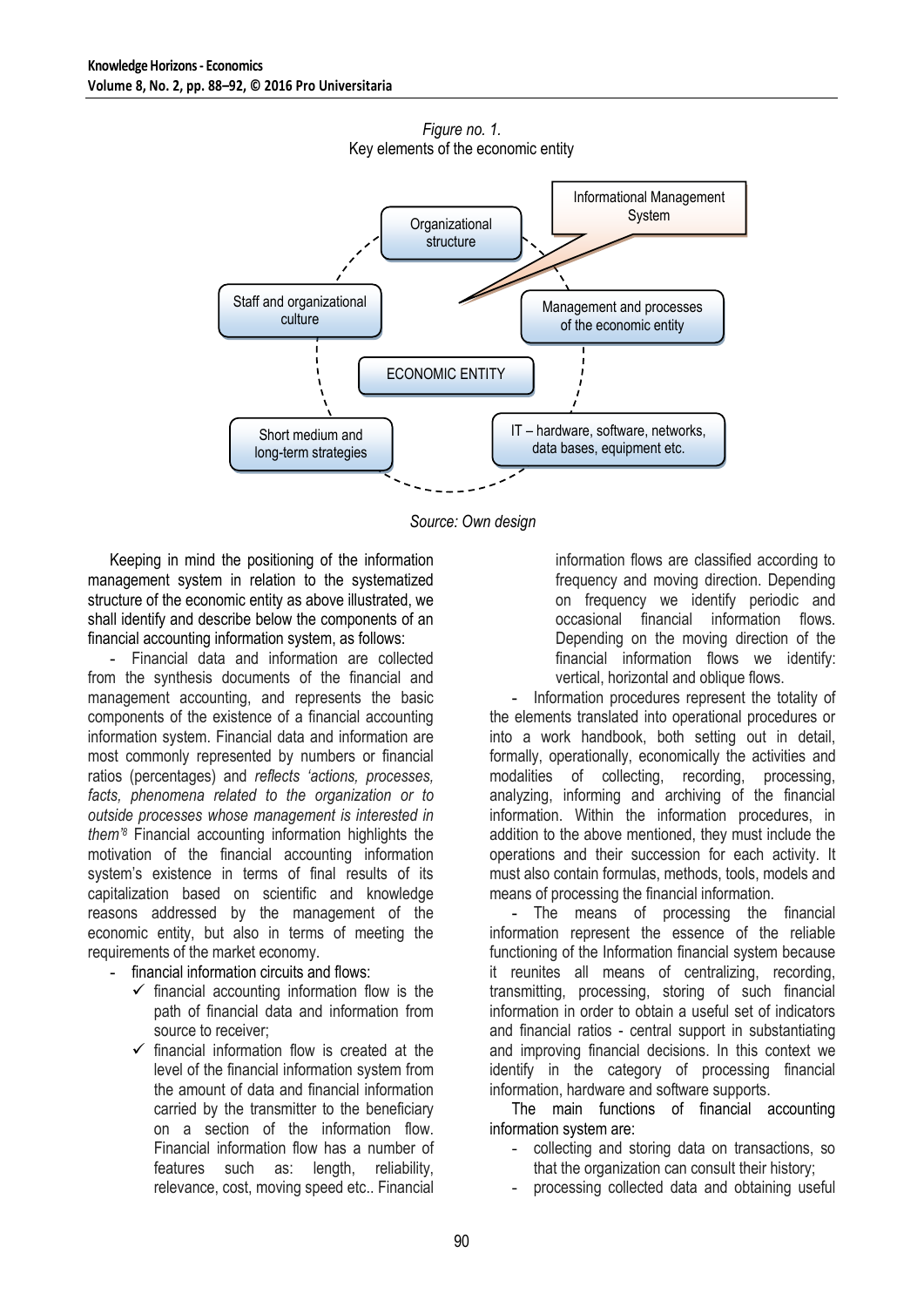information for planning, execution and control of the organization's activities;

providing appropriate control modalities for safeguarding the assets of the organization, including the information assets<sup>9</sup>.

# **3. Results**

In the theoretical and applicative context of the main components of a financial and accounting information system functional at the level of an economic entity we present its structured operation in Figure no. 2.



*Figure no. 2.*

*Source: Own design*

As shown in the figure above, the economic entity's information systems interact between them and also with the external environment and with the decisional factors or the shareholders. Thus,

- the financial information system is part of the financial accounting information system and also the central pillar of the management information system;

- the organization's culture acts directly on the management information system and implicitly on the functioning of the entire economic entity;

- the external environment affects the whole economic entity acting directly on it;

- the management team respectively the decisional factors and also the Board of Directors in the public entities have a defining impact on all component elements of the economic entity and also on the performances which the entity records; it is to emphasize that there is a relation of interdependence between the entity's information systems, the component elements thereof and the decisional factors.

## **4. Conclusions**

**-** The financial accounting information system is a set of items that are constantly in a relation of interdependence with the other information systems at the level of public entities, operates based on information procedures and dynamically competes to achieving the entity's objectives by adopting financial decisions.

**-** The financial accounting information system substantiates the financial decisions taken at each level of responsibility both at the middle management's level and at the top management's level, including executive members of the Boards of Directors in the public enterprises that have introduced corporate governance.

**-** The result of operating the financial accounting information system is reflected in a set of performance indicators, constructed so that they respond to both categories of internal users and to categories of external users in the manner of orientating the